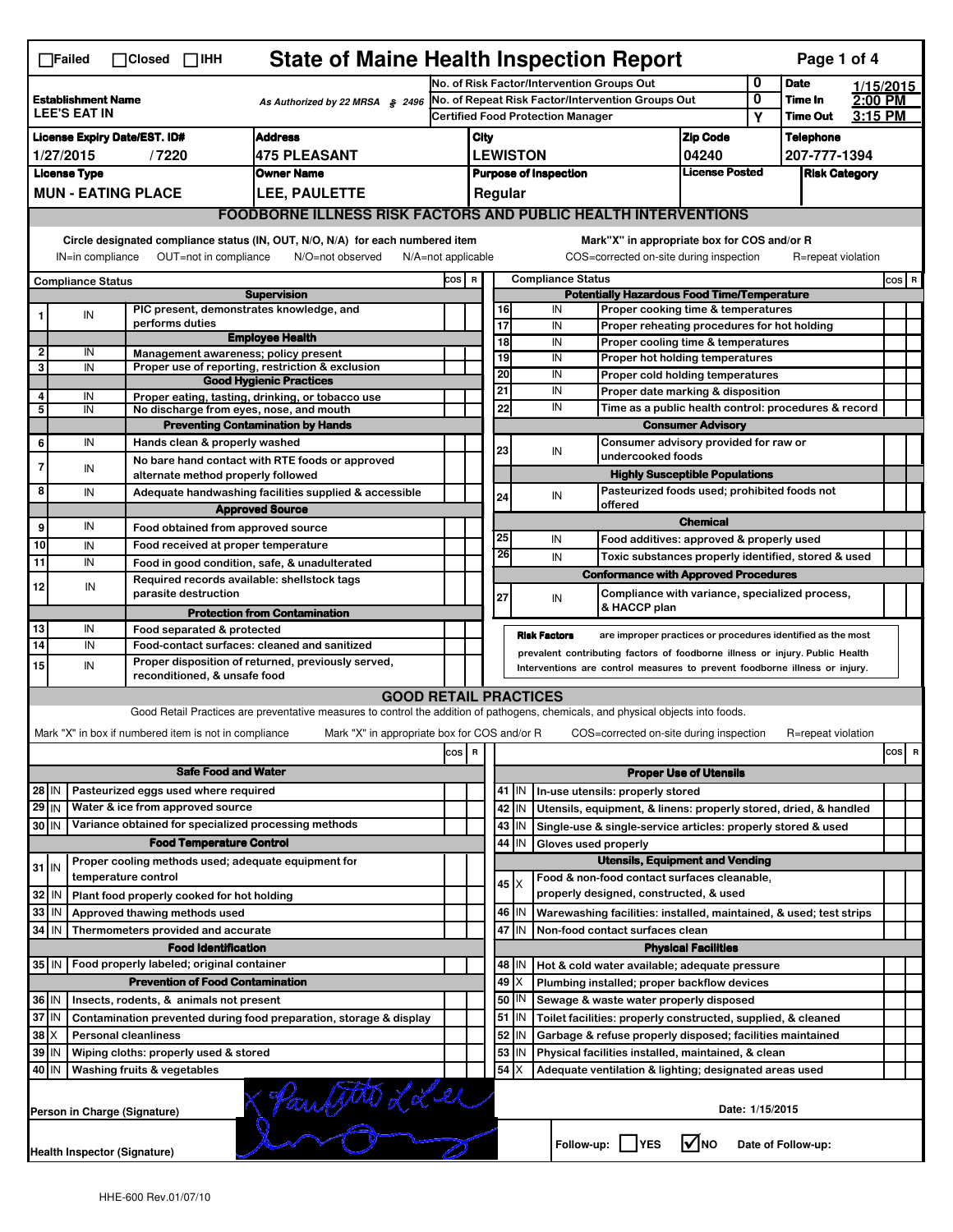|                                                    |                                       | <b>State of Maine Health Inspection Report</b> | Page 2 of 4              |                           |                                  |
|----------------------------------------------------|---------------------------------------|------------------------------------------------|--------------------------|---------------------------|----------------------------------|
| <b>Establishment Name</b><br><b>LEE'S EAT IN</b>   |                                       | As Authorized by 22 MRSA                       | 1/15/2015<br><b>Date</b> |                           |                                  |
| License Expiry Date/EST. ID#<br>1/27/2015<br>/7220 | <b>Address</b><br><b>475 PLEASANT</b> | City / State<br><b>LEWISTON</b>                | <b>ME</b>                | <b>Zip Code</b><br>104240 | <b>Telephone</b><br>207-777-1394 |
|                                                    |                                       | <b>Temperature Observations</b>                |                          |                           |                                  |
| Location                                           | Temperature                           |                                                | <b>Notes</b>             |                           |                                  |
| Frig                                               | 41                                    |                                                |                          |                           |                                  |
| Sandbar                                            | 39                                    |                                                |                          |                           |                                  |
| hot water                                          | 110                                   |                                                |                          |                           |                                  |



**Date: 1/15/2015**

**Health Inspector (Signature)**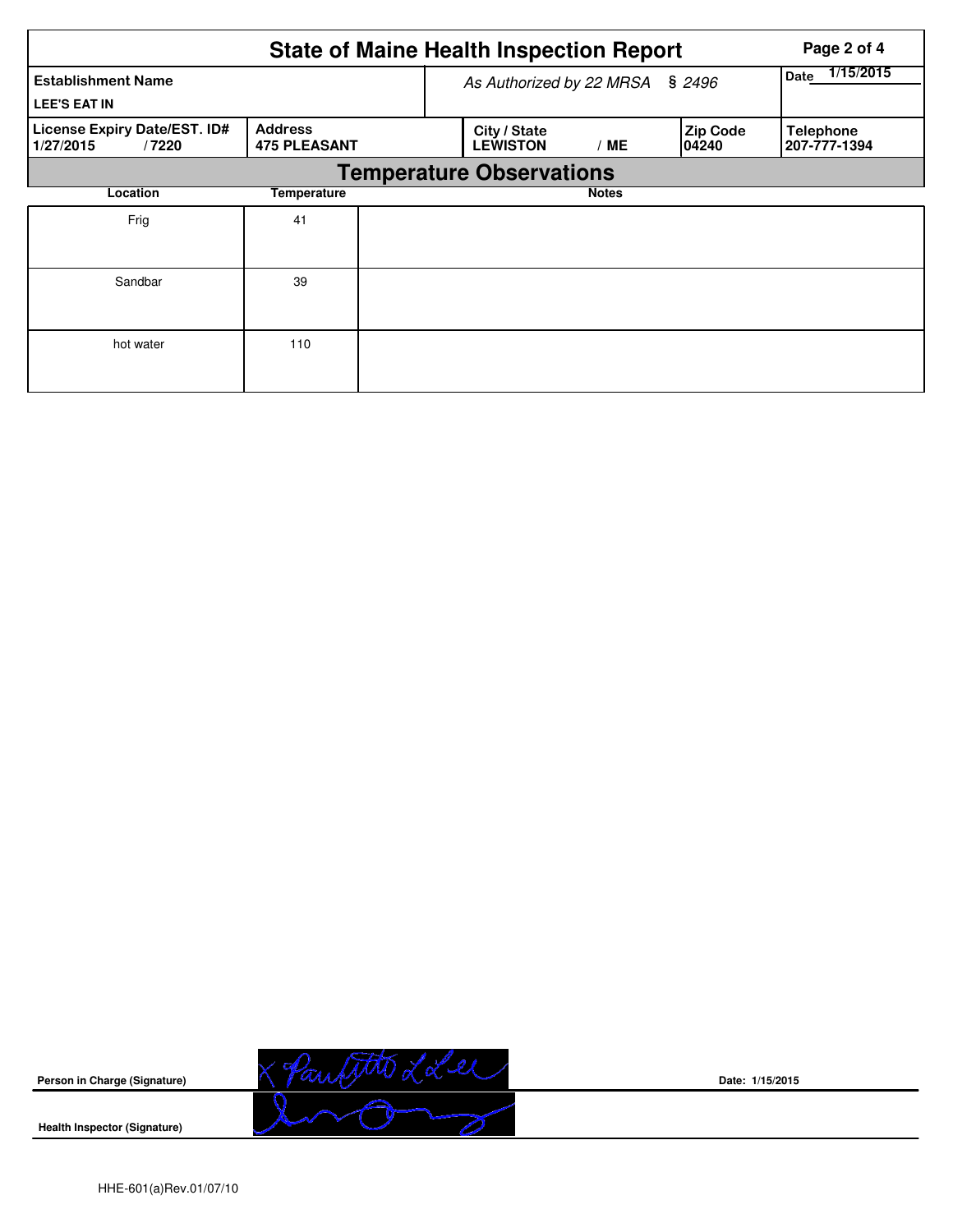|                                                                                                                                                    | Page 3 of 4                           |                                 |           |                          |  |  |  |  |  |  |  |
|----------------------------------------------------------------------------------------------------------------------------------------------------|---------------------------------------|---------------------------------|-----------|--------------------------|--|--|--|--|--|--|--|
| <b>Establishment Name</b>                                                                                                                          |                                       | 1/15/2015<br>Date               |           |                          |  |  |  |  |  |  |  |
| <b>LEE'S EAT IN</b>                                                                                                                                |                                       |                                 |           |                          |  |  |  |  |  |  |  |
| License Expiry Date/EST. ID#<br>1/27/2015<br>/7220                                                                                                 | <b>Address</b><br><b>475 PLEASANT</b> | City / State<br><b>LEWISTON</b> | <b>ME</b> | <b>Zip Code</b><br>04240 |  |  |  |  |  |  |  |
| <b>Observations and Corrective Actions</b>                                                                                                         |                                       |                                 |           |                          |  |  |  |  |  |  |  |
| Violations cited in this report must be corrected within the time frames below, or as stated in sections<br>8-405.11 and 8-406.11 of the Food Code |                                       |                                 |           |                          |  |  |  |  |  |  |  |
| 38: 2-402.11: N: Food Employees not wearing effective hair restraints.                                                                             |                                       |                                 |           |                          |  |  |  |  |  |  |  |
| <b>INSPECTOR NOTES: needed</b>                                                                                                                     |                                       |                                 |           |                          |  |  |  |  |  |  |  |

45: 4-101.11.(C): N: Materials that are used in the construction of utensils or food-contact surfaces of equipment allow the migration of deleterious substances or impart colors, odors, or tastes to food under normal use conditions.

INSPECTOR NOTES: knife with duct tape must be discarded

49: 5-205.15: C: Plumbing system not properly maintained in good repair.

INSPECTOR NOTES: not enough water pressure hot water side handsink

54: 6-501.14.(A): N: Ventilation not clean.

INSPECTOR NOTES: clean ceiling vent and floor fan



**Date: 1/15/2015**

**Health Inspector (Signature)** 

**Person in Charge (Signature)**